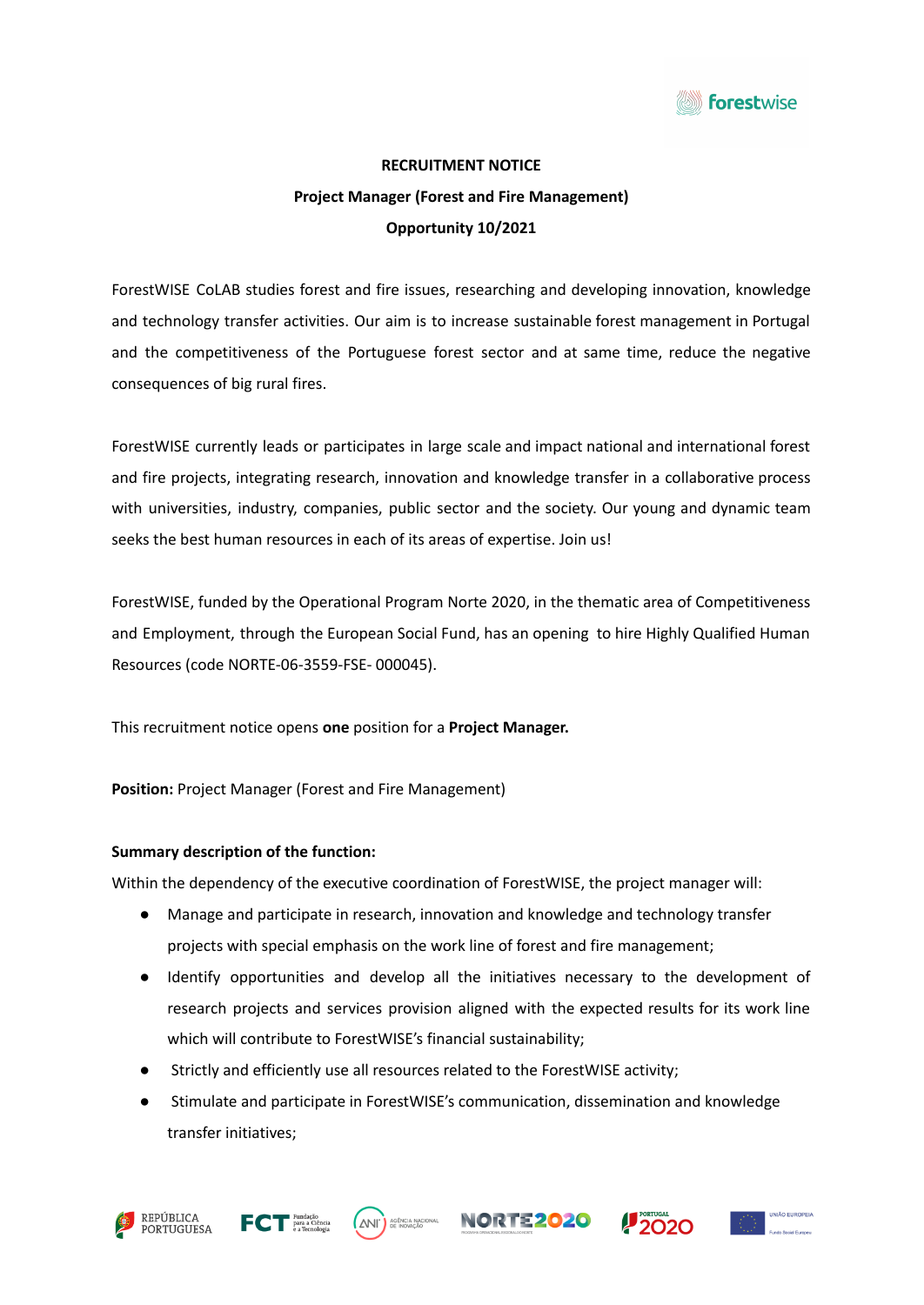

● Represent ForestWISE when requested at relevant events and initiatives about its work line and ForestWISE in general.

#### **Qualifications:**

Pre-Bologna degree or Master's degree in the areas related to Forest Sciences, Forest Engineering, Forest Resources or similar.

#### **Required experience:**

- Professional experience in project management in the field of forest and fire management, particularly in one or more of the following areas: Forest Management, Forest valorization, Information and technology to forest, fire and landscape management, Ecossystem services;
- Work experience with public and private forest sector entities and other forest agents in Portugal;
- Experience in organizing events and initiatives for communication, dissemination and knowledge transfer, especially for the forestry sector.

## **Preferential requirements:**

- Experience in public funding mechanisms for research and innovation at regional, national and European level;
- Experience in consulting activities and services provision in the forest sector.

#### **Personal skills/ Soft Skills:**

- Organization, self-motivation and result-oriented work method skills;
- Ease of relationship with different interlocutors;
- Excellent communication and interpersonal skills and a good team worker.

## **Evaluation Criteria:**

- Interview with candidates with curricular evaluation equal to or greater than 14 values

- The final classification will be the weighted average of the curriculum evaluation, which will assume

a weight of 70%, and the interview, which will represent 30%

- Selection of the candidate with the best final ranking

- The jury reserves the right to decide not to select any candidate if they agree that none of the candidates has the profile required.